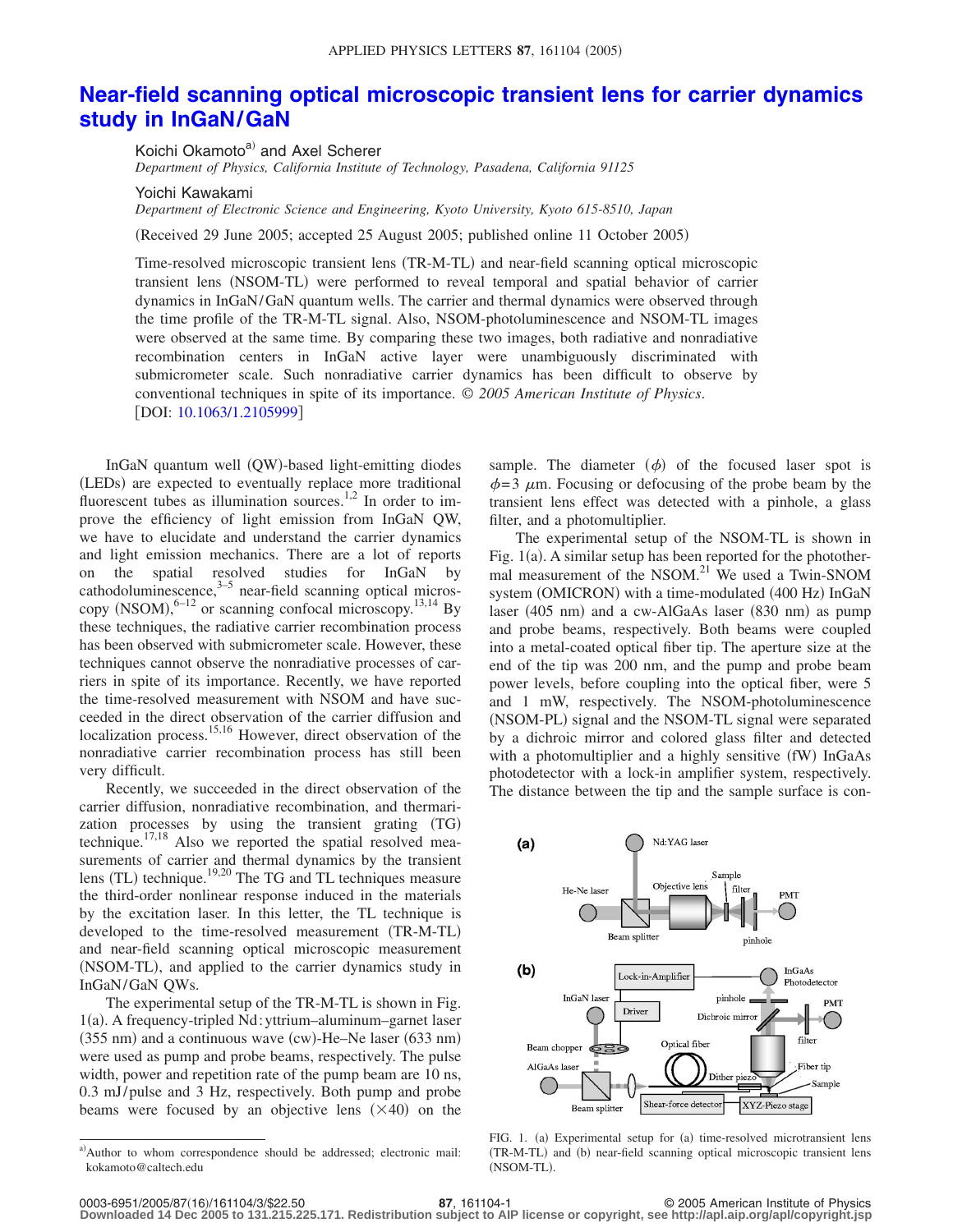

FIG. 2. Typical time profile of the TR-M-TL signals taken for the InGaN/GaN.

trolled to  $\sim$ 10 nm by shear-force detection. The sample stage was scanned in an *x*−*y* direction by a piezo actuator.

The InGaN/GaN/AlGaN-based LED wafer, grown by a metalorganic chemical vapor deposition, was purchased from AXT Inc. The sample is composed of a sapphire substrate, a GaN buffer, an *n*-GaN, InGaN/GaN 3 QW active layers, a *p*-AlGaN, and a *p*-GaN cap layer. This wafer has light emission at the green wavelength region (peak: 525 nm).

Figure  $2(a)$  shows the typical time profile of the TR-M-TL signals. The observed signal has two components, namely a spike-like positive component and a slowly decaying negative component. The positive and negative signals were produced by the focused and defocused probe beam by the TL generated in the sample. By solving ABCD law, it was found that these signal intensities are proportional to the refractive index change  $(\delta n)$  induced by excitation.<sup>19</sup> The induced carrier density change  $(\delta N)$  and subsequently induced temperature change  $(\delta T)$  by nonradiative recombination can contribute to the TL signal. Time  $(t)$  and space  $(x)$ dependent  $\delta n$  is given by

$$
\delta n(x,t) = \left(\frac{\partial n}{\partial N}\right) \delta N(x,t) + \left(\frac{\partial n}{\partial T}\right) \delta T(x,t). \tag{1}
$$

It was already known that the sign of  $(\partial n / \partial N)$  is positive<sup>22</sup> while the sign of  $\left(\frac{\partial n}{\partial T}\right)$  is negative.<sup>23</sup> From these relationships, we assigned the fast and slow components to the convex lens effect of the  $\delta N$  and the concave lens effect of the  $\delta T$ , respectively.  $\delta N(x,t)$  and  $\delta T(x,t)$  are given by the following rate equations:

$$
\frac{d\delta N(x,t)}{dt} = D \frac{\partial^2 \delta N(x,t)}{\partial t^2} - \left(\frac{1}{\tau_{\text{rad}}} + \frac{1}{\tau_{\text{nonrad}}}\right) \delta N(x,t), \qquad (2)
$$

$$
\frac{d\delta T(x,t)}{dt} = \frac{1}{\tau_{\text{nonrad}}} \frac{Q\delta N(x,t)}{\rho C p} + D_{\text{th}} \frac{\partial^2 \delta T(x,t)}{\partial t^2},\tag{3}
$$

where  $\tau_{rad}$  and  $\tau_{nonrad}$  are the radiative and nonradiative recombination lifetimes of carriers,  $D$  and  $D_{th}$  are the diffusion coefficient of carriers and the thermal diffusivity of the material,  $Q$ ,  $\rho$  and  $C_p$  are the generated heat from unit density of carriers, material density and the heat capacity of material, respectively.

Since these simultaneous equations are difficult to resolve analytically, we solved them by numerical calculation. Figure 3(a) depicts the time development of the spatial distribution of the TL with  $D=0.5$  cm<sup>2</sup> s<sup>-1</sup>,  $D_{th}=1.0$  cm<sup>2</sup> s<sup>-1</sup>, and  $\tau_{PL}$ =20 ns (where  $1/\tau_{PL}$ =1/ $\tau_{rad}$ +1/ $\tau_{nonrad}$ ). These values were obtained by the previous experiments.<sup>17–19</sup> We used adequate proportional constant to each term and assumed a **Downloaded 14 Dec 2005 to 131.215.225.171. Redistribution subject to AIP license or copyright, see http://apl.aip.org/apl/copyright.jsp**



FIG. 3. Results of the numerical calculations. (a) Time-dependent special distribution of the transient lens. (b) Time profiles of the carrier lens, thermal lens, and total transient lens signals. (c) Spot size dependence of the time profiles of the transient lens signals.

Gaussian shaped excitation spot with  $\phi = 3 \mu m$ . Figure 3(b) shows the time profiles of the carrier lens, thermal lens, and total TL signals. This calculated time profile is similar to the experimentally obtained profile (Fig. 2). This fact suggests that our analysis and assignment of the TL signal is reasonable. Figure 3(c) presented the  $\phi$  dependence of the TL time profiles. The time profile of the NSOM-TL with 200 nm aperture size is very difficult to experimentally detect, however we can estimate it by this calculation. Figure  $3(c)$  shows that the contribution of the  $\delta T$  becomes smaller with decreasing of  $\phi$  and almost vanishes at  $\phi = 200$  nm. Thus, the NSOM-TL signal of our setup should be attributed to only the  $\delta N$  contribution.

Figure 4 shows obtained (a) NSOM-PL and (b) NSOM-TL images with  $3\times3$   $\mu$ m scanning areas. We found a submicron scale spatial inhomogeneity in both NSOM-PL and NSOM-TL images. The spatial inhomogeneity of NSOM-PL is well known and interpreted to be the inhomogeneity of indium composition by the phase separation. $3-16$ The bright regions correspond to the high density region of the carrier localization centers, which act as the radiative recombination centers (RCs). On the other hand, the spatial inhomogeneity of NSOM-TL should denote the carrier distribution in the InGaN active layer because we already knew that the NSOM-TL signal is attributed to only the  $\delta N$  [Fig. 3(c)]. We found the clear correlation between both PL and TL images. The bright regions in NSOM-PL, surrounded by the black dotted lines in Fig. 4, are corresponding to the bright regions in NSOM-PL. These regions denote the areas which have high RC density. Interesting regions are the dark regions in NSOM-PL surrounded by the white dotted lines in